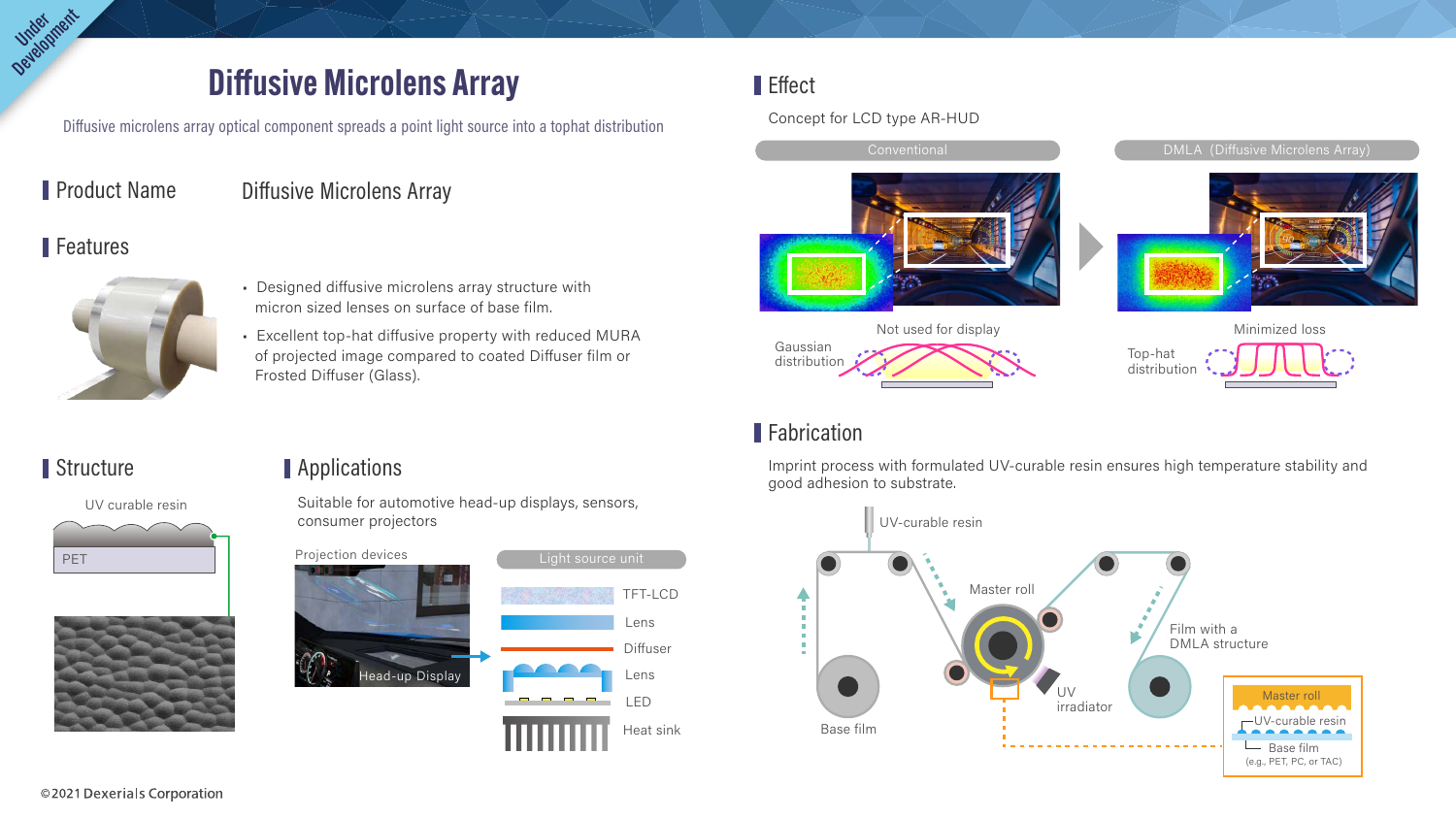



## Simulation Results



#### **Simulation Conditions**

| Set value              | Set value                                                       |  |
|------------------------|-----------------------------------------------------------------|--|
| Diffuser type          | • Coated diffuser: 5 deg<br>• Diffusive micro lens array: 8 deg |  |
| Screen size            | $200mm(V) \times 400mm(H)$                                      |  |
| Field of view          | $7^{\circ}$ (V) x 3 $^{\circ}$ (H)                              |  |
| Virtual image distance | 2.6 <sub>m</sub>                                                |  |
| Magnification          | 4.7 times                                                       |  |

Software ZEMAX OpticStudio

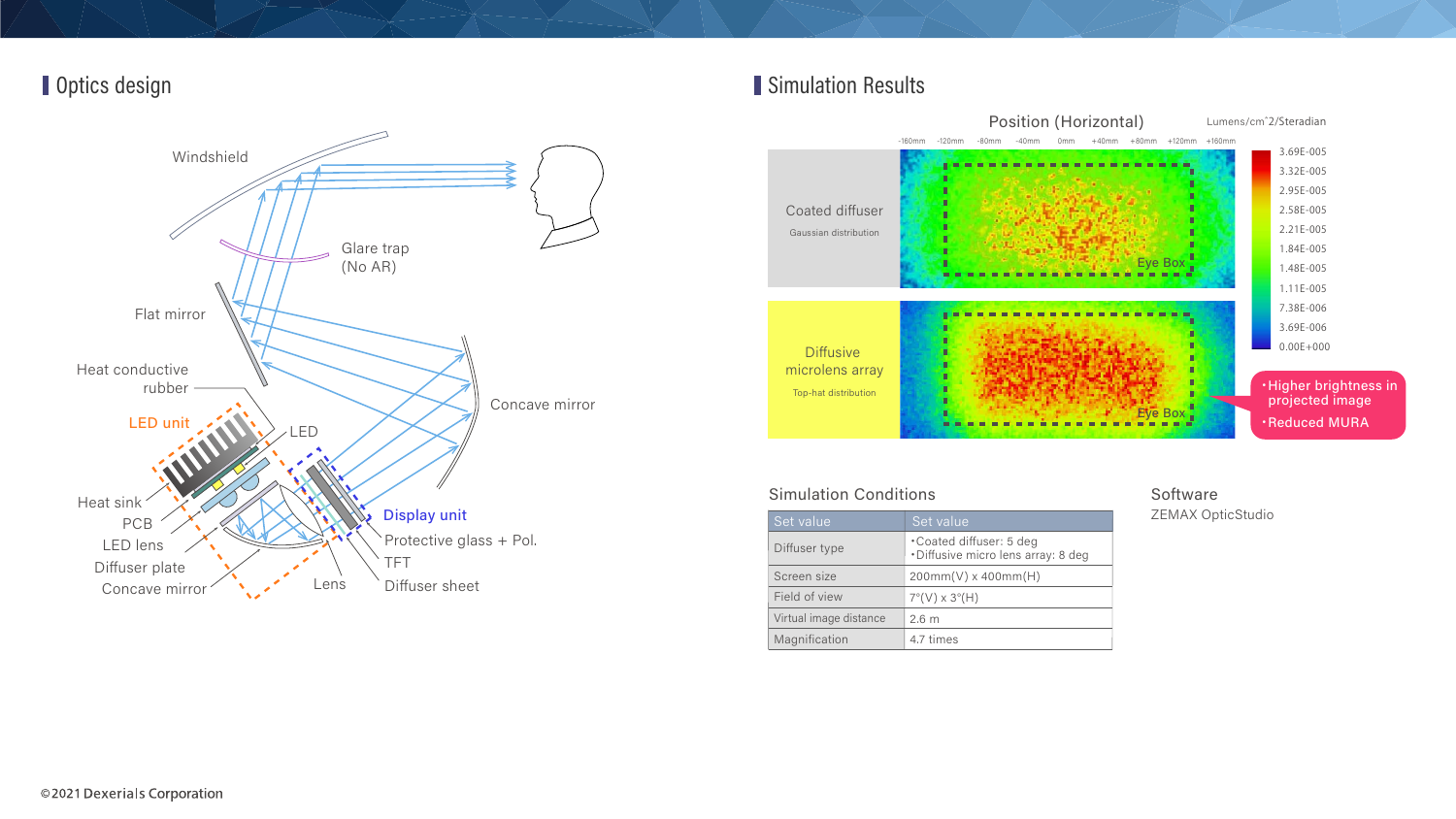#### Properties

Diffusive angle (FWHM): 10.2 deg, Total transmittance: 89.4%





Diffuser sample Material: PET

**Circular type** FWHM angle: 10deg



## Reliability





#### Diffuser sample

Material: PET Diffusive angle (FWHM): 10.2 deg

#### **Reliability conditions**

Temperature: 105°C Time: 500 hours